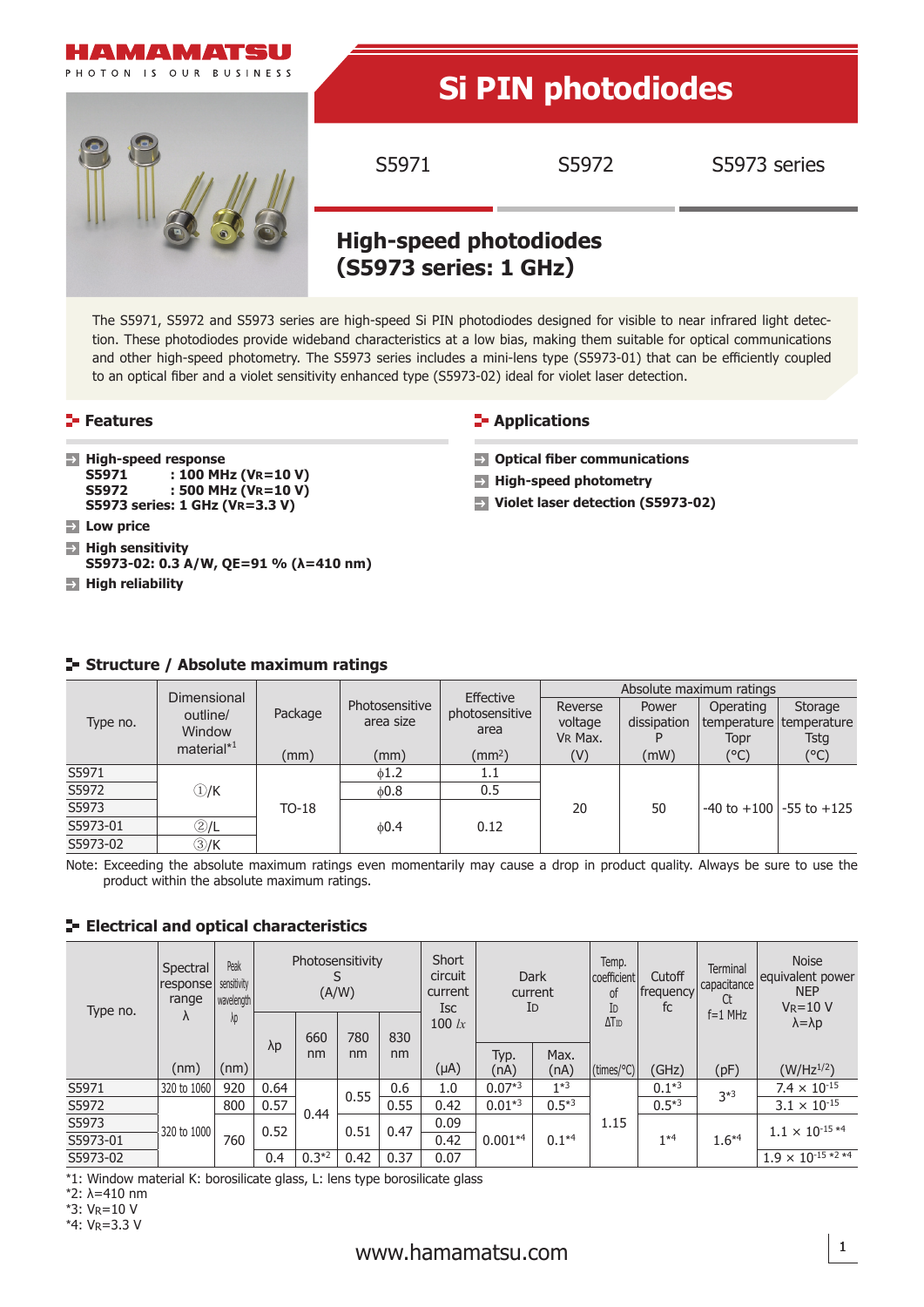# **Spectral response**







**Cutoff frequency vs. reverse voltage** 



### **Photosensitivity temperature characteristics**

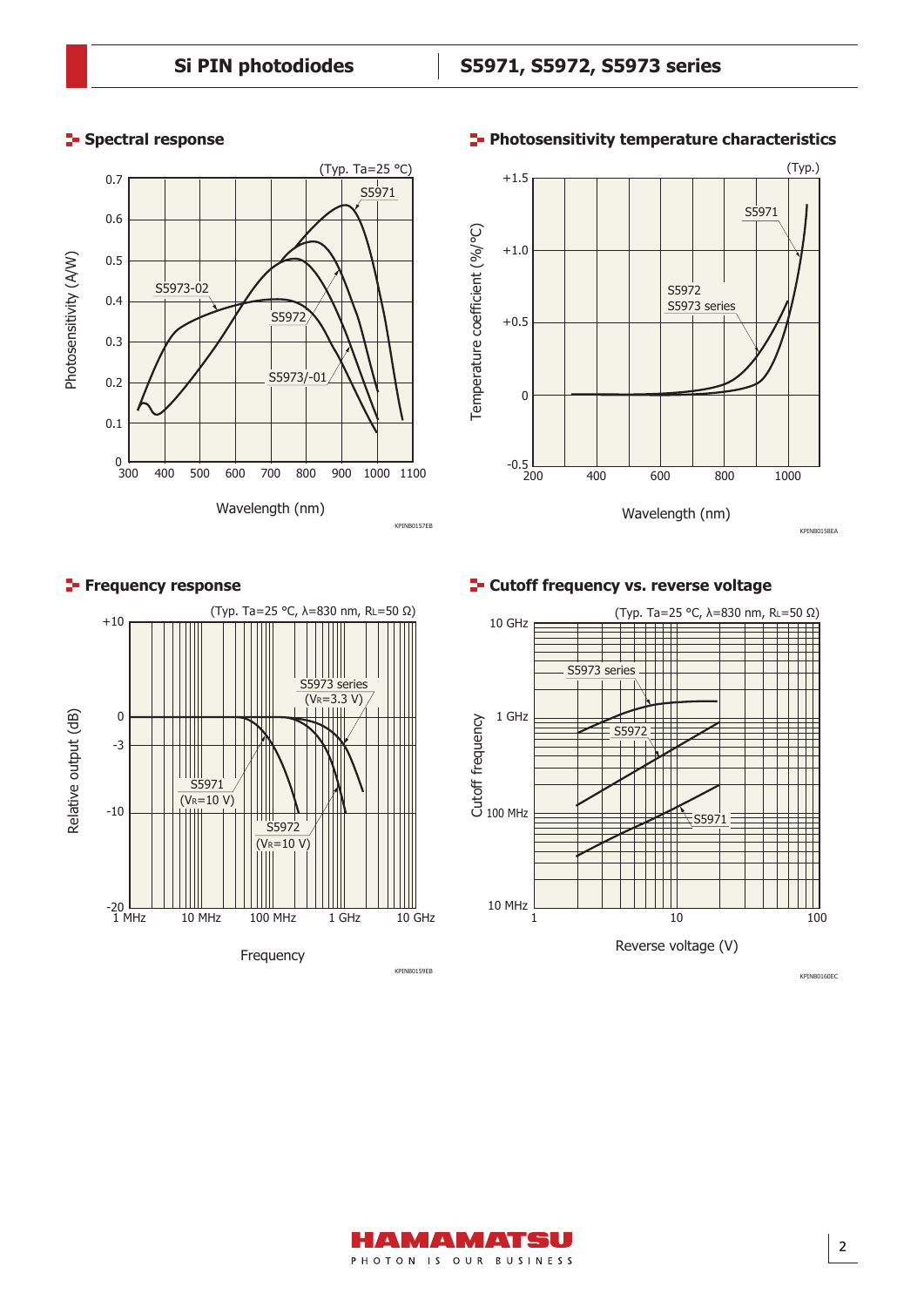

# **Fiber coupling characteristics (S5973-01)**





### **Dark current vs. reverse voltage Terminal capacitance vs. reverse voltage**



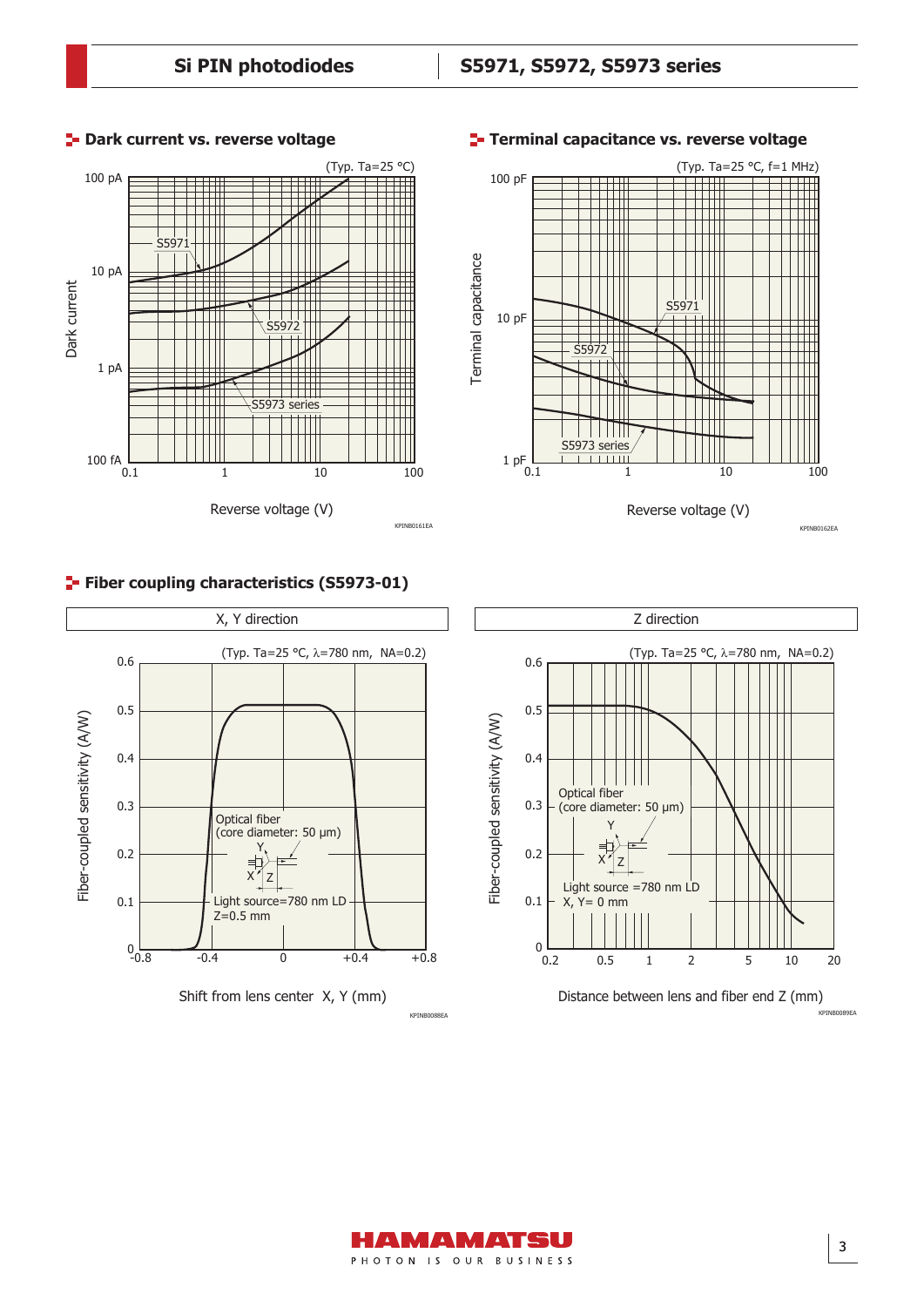# **<sup>1</sup>** Dimensional outlines (unit: mm)



### ③ S5973-02







KPINA0061EB